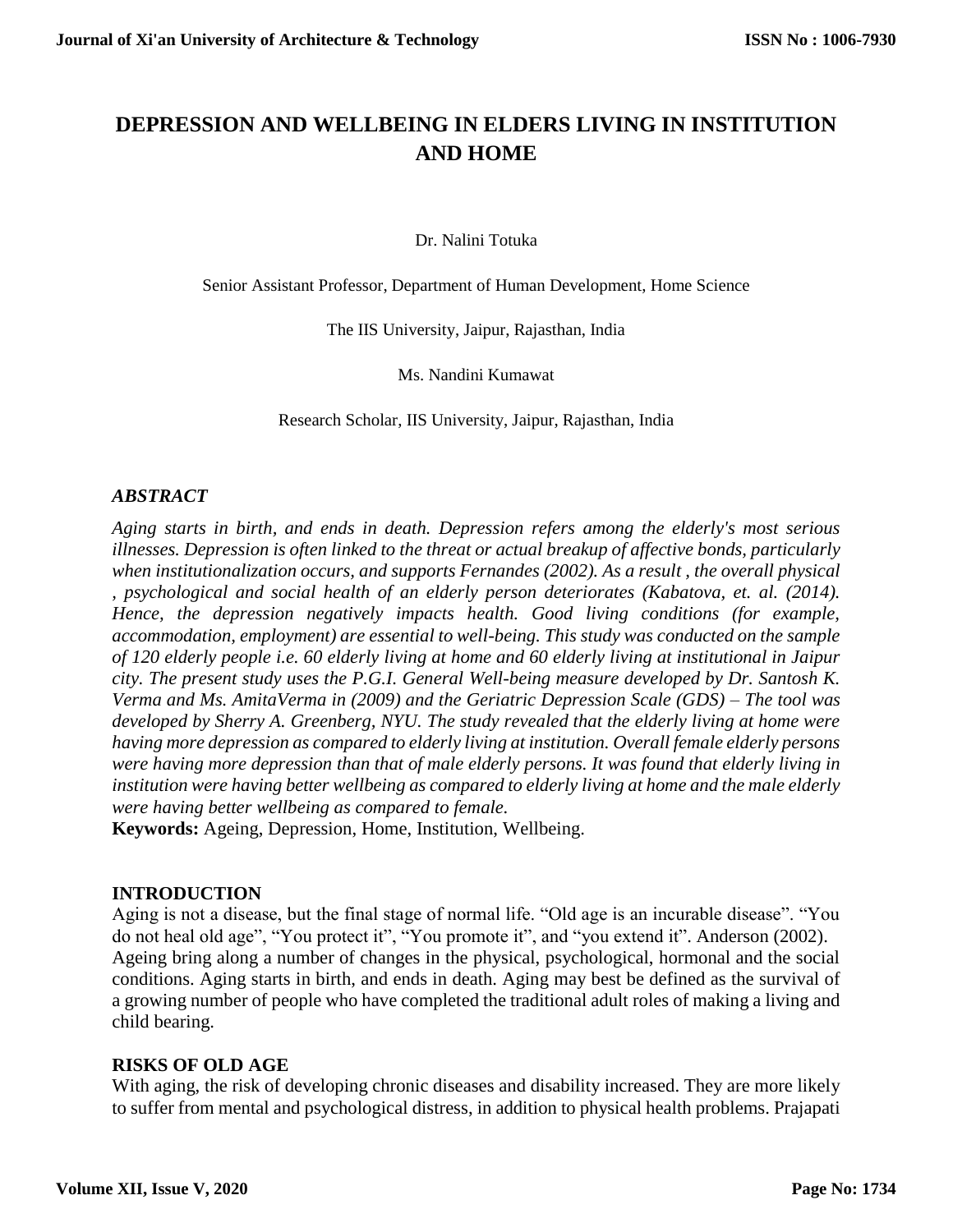& Banker (2011). The disintegrating structure of joint family, rapid industrialization and urbanization and changing social values together have created serious problems for the aged. If they ceased to be active participants they are regarded as an unnecessary burden. Reasonable quality of the housing is important for everyone regardless of age. Few factors have the same potential to promote the well-being of the elderly as housing of a suitable size which offers protection, comfort and the opportunity to choose between privacy and community interaction. Jogsan & Dhara (2013).

## **DEPRESSION**

Depression is one of the most common psychological disorders, with too much suffering and frustration during the normal course of life. Jogsan & Dhara (2013). Depression belongs to the elderly's most serious illnesses. Depression is not diagnosed and treated more frequently at an older age. As a result , the overall physical , psychological and social condition is degraded. of an elderly person. Kabatova, et. al. (2014).

The elderly have been reported to be vulnerable to psychological problems, of which depression is the most common. Indeed, Indian elderly face a multitude of psychological, social, and physical health issues. As the age increases, there is an rise in morbidity and functional loss, the involvement of a number of depressive factors and the incidence of various life events such as t's death. life events like the death of the spouse, retirement and interpersonal difficulties with family members, poverty and loneliness. Such conditions have a significant effect on elderly people's psychological statuses, rendering them vulnerable to depression. Swarnala N. (2013).

## **RISK OF DEPRESSION**

Depression is a mental disorder in which a person experiences intense, unshakable depression and a diminished interest in almost all activities. A research by Max et al . ( 2005) showed that there was a significant contribution to the impact of depression on mortality from the existence of perceived loneliness. Thus, in the latest, depression is only associated with death when there are feelings of isolation. Depression is an problem which often goes hand in hand with loneliness. In certain cases depressive symptoms including withdrawal, anxiety, lack of motivation and depression mirror and disguise the isolation symptoms.

## **FACTORS AFFECTING DEPRESSION AMONG ELDERLY**

Prasko (2012) lists other stressful factors that are often potentially correlated with depression such as loss (of a family , friends, frequent interaction with children, employment, physical health, independence), relationship disputes (with a partner, children, other near people), learning to take on a new role in life (retirement, social change) and social isolation.

## **WELL BEING IN OLD AGE**

Well-being is a positive outcome that is meaningful for people and for many sectors of society, because it tells us that people perceive that their lives are going well. Good living conditions (e.g., housing, employment) are fundamental to well-being.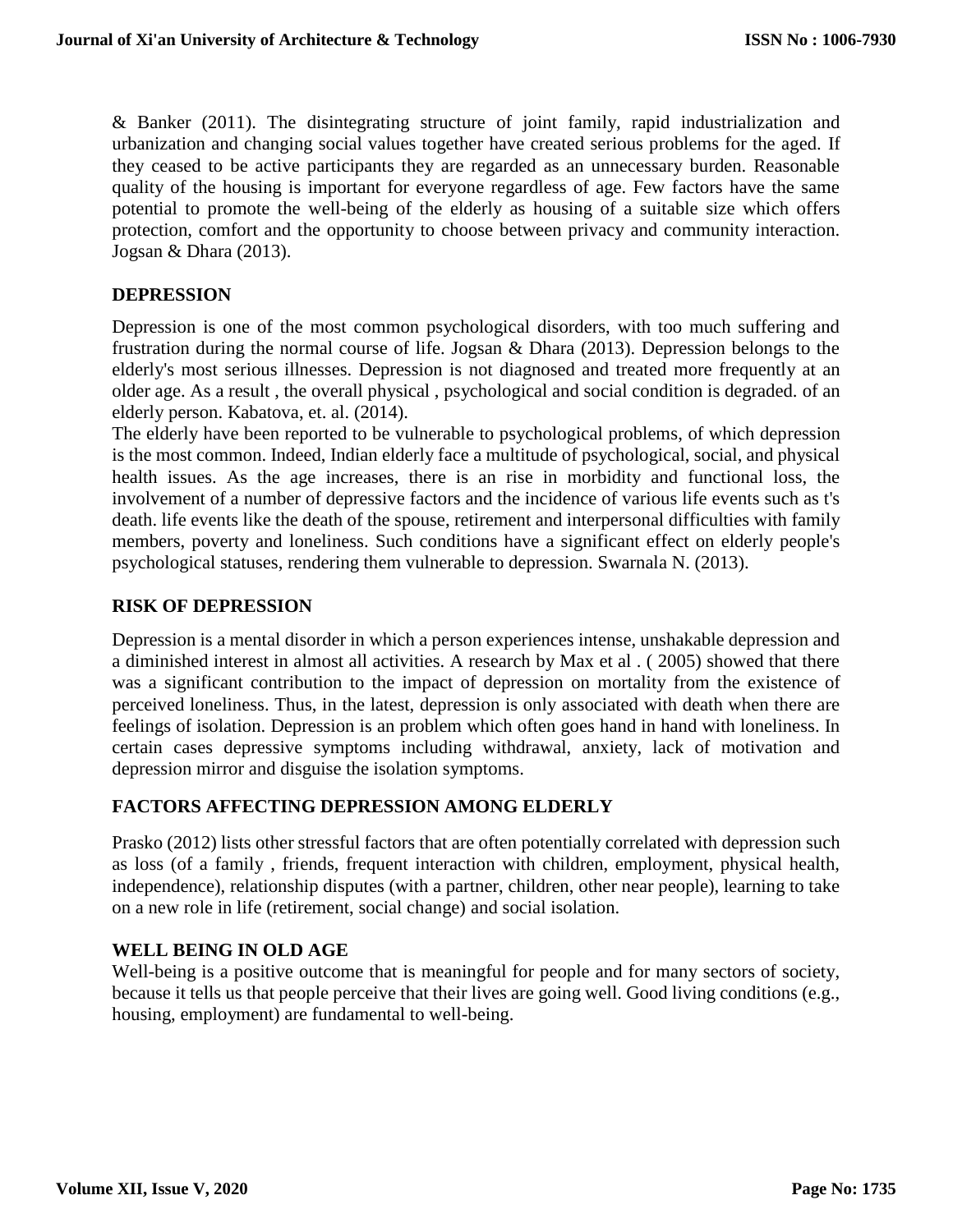## **FACTORS INFLUENCING WELL-BEING IN THE ELDERLY LIVING (ROJPAISARNKIT, 2016)**

**1. Personal factors:** The seven variables of the personal factors are: gender, age, occupation, marital status, education, health problems, and social and religious activities.

**2. Predisposing Factors:** Only one variable represented the predisposing factor, i.e., attitude toward life.

**3. Enabling Factors:** Three variables of enabling factors comprised relationship with the community, physical health status and ability to perform daily activities.

**4. Supporting Factors:** In this study, only one variable represented the supporting factor, i.e., family relationships.

## **HELP FOR DEPRESSED SENIORS (ROBINSON, 2017)**

- Find ways to stay engaged
- Healthy habits matter
- Know when to seek professional help

**Dhara & Jogsan (2013) did a report on "Old Age depression and psychological well-being." Test shows a major difference in depression and psychological well-being, both among adults and the elderly. Whereas the co-relationship between depression and psychological wellbeing indicates negative correlation of -0.70.**

**Maktha and Kumar (2015)** conducted a "Study on Level of Depression among Elderly Residing in an Old Age Home in Hyderabad, Telangana". Results showed that the respondents' mean age was 67.4 $\pm$ 4.7 years, with a majority in the 66-70 age group (61 percent) and 55 percent were males. The median score for depression was 21.64. 39 (48 per cent) elderly clients had moderate depression and 23 (29 per cent) had mild mood disturbance. Depression prevalence was significantly correlated with increased age; in females; and with length of stay in old-age homes. Chalise (2014) published a report on "Elderly Depression in Briddashram (old age home)." Analysis indicates the depression rate was 57.8%. Of these, 46.7 percent were mild, 8.9 percent moderate and 2.2 percent extreme depression.

**Wasim and Fatma (2015)** conducted study on "Psychological Well-Being and Depression Among Inhabitants of Old Age Homes of Jaipur, Rajasthan". Test shows that both elderly males and females have a major difference in depression and psychological health. Whereas the association between depression and psychological well-being between the elderly males and females shows positive correlation with the elderly males and a negative correlation between the elderly females.

**Srisailamaiah, Suresh, et. al. (2016)** conducted a study on "Depression and Psychological Well-Being among Living Institutionalized and Non- Institutionalized Elderly". Test showed substantial disparities in depression and psychological well-being between institutionalized and noninstitutionalized elderly people. While the co-relationship between depression and psychological well-being reveals a negative correlation of -0,68.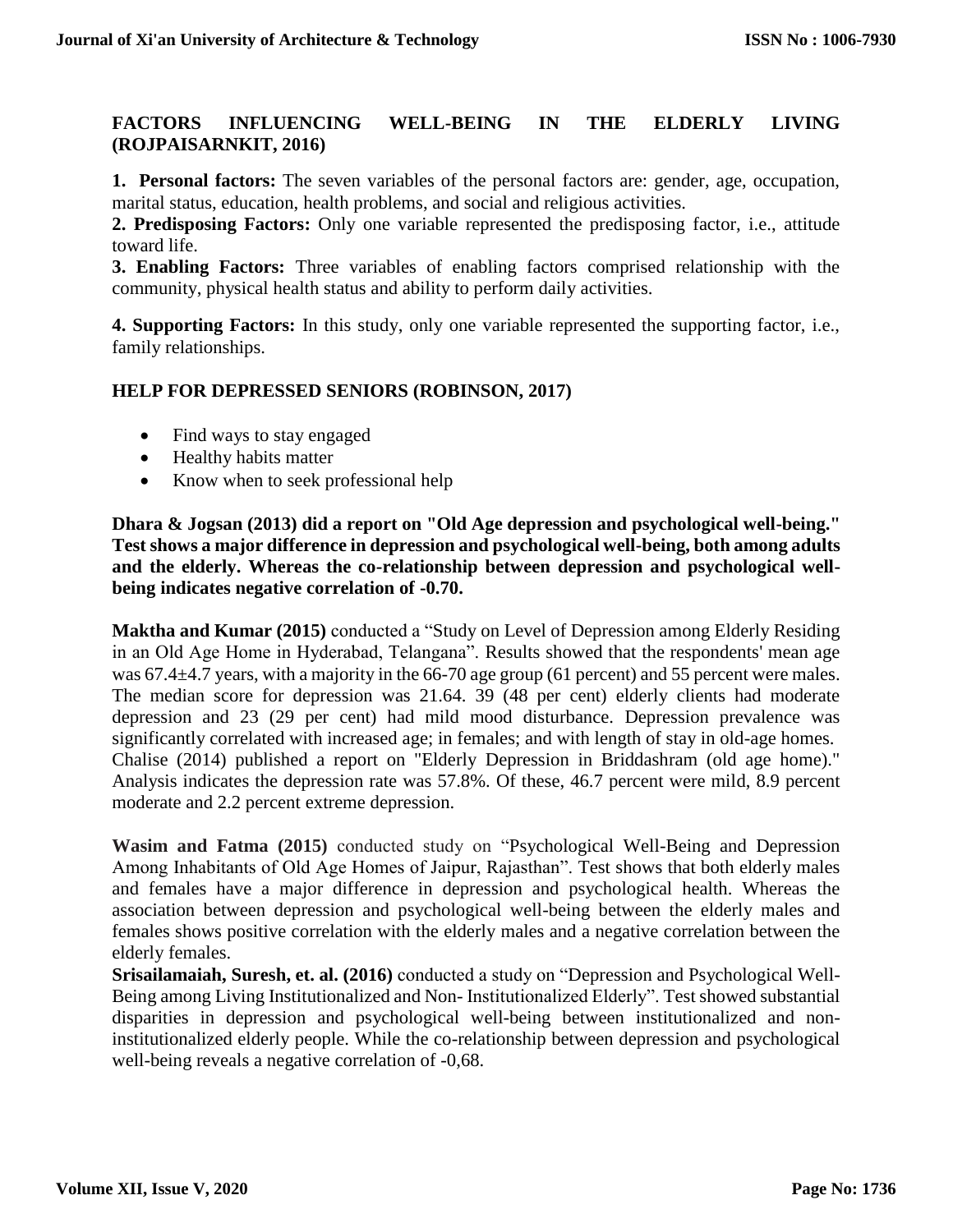#### **OBJECTIVES-**

- $\checkmark$  To explore the depression among elderly people living in institution and home.
- $\checkmark$  To find out the depression among elders gender wise.
- $\checkmark$  To study well being of elders living in institution and home.
- $\checkmark$  To study well being in elders gender wise.
- $\checkmark$  To study the correlation between depression and wellbeing among elderly.

## **HYPOTHESES-**

Ho1. There will be no significant difference in depression level of elderly people living in institution and home.

Ho2. (a) There will be no significant difference in depression among elders gender wise.

(b) There will be no significant difference in depression among elders gender wise living in home and institution.

Ho3. There will be no significant difference in well being of elderly people living in institution and home.

Ho4. (a) There will be no significant difference in well being among elders gender wise.

(b) There will be no significant difference in well being among elders gender wise living at home

and institution is rejected.

Ho5. There will be no significant difference between depression and well being among elderly.

## **LOCALE OF THE STUDY-**

The study will be conducted on elderly people living in homes and institutions in Jaipur. Institutions selected for the present study is -

• Shree Ram Old age home, Chaksu

## **SAMPLE-**

This study was conducted on the sample of 120 elderly people i.e. 60 elderly living at home and 60 elderly living at institutional. The subjects were further divided in 30 males and 30 females in each group. The samples were collected by using random sampling method.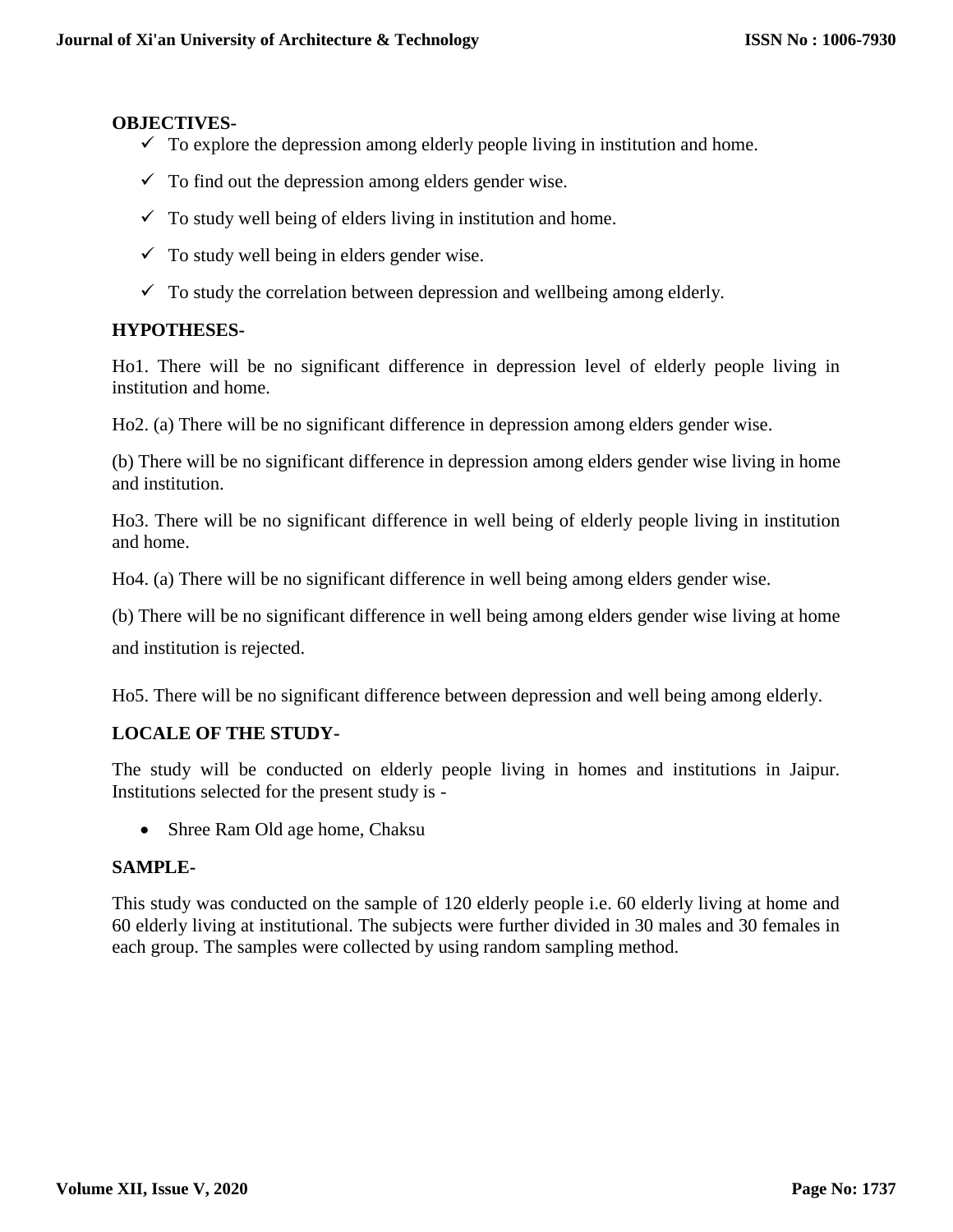## **SAMPLE DESIGN-**



## **INCLUSION CRITERIA-**

- All elders for age 60+ were selected for study.
- All elders living in unpaid old age homes were selected for the research.

## **TOOL DESCRIPTION-**

- 1. P.G.I. General Well-being measure was developed by Dr. Santosh K. Verma and Ms. AmitaVerma in (2009). It consists with 20 items
- 2. The Geriatric Depression Scale (GDS) The tool was developed by Sherry A. Greenberg, NYU .The tool comprised of 15 items,

## **STATISTICAL ANALYSIS-**

The data was tabulated and analysed using SPSS where mean, standard deviation, t-test and correlation were used to analyse the collected data.

## **RESULTS AND DISCUSSION-**

## **Table 1 Depression among Elderly Living in Home and Institution**

| Group       |    | <b>Mean</b> | S.D  | t-value |
|-------------|----|-------------|------|---------|
| Home        | 60 | 7.60        | 5.74 |         |
| Institution | 60 | 5.68        | 3.46 | $2.21*$ |

\*Significant at .01 level

From the above table (1) it is clear that elderly living in institution are having more depression with mean of 7.60 as compared to elderly living at home with mean of 5.68. The t value of 2.21 indicated significant difference between both groups on the dimension of depression. It might be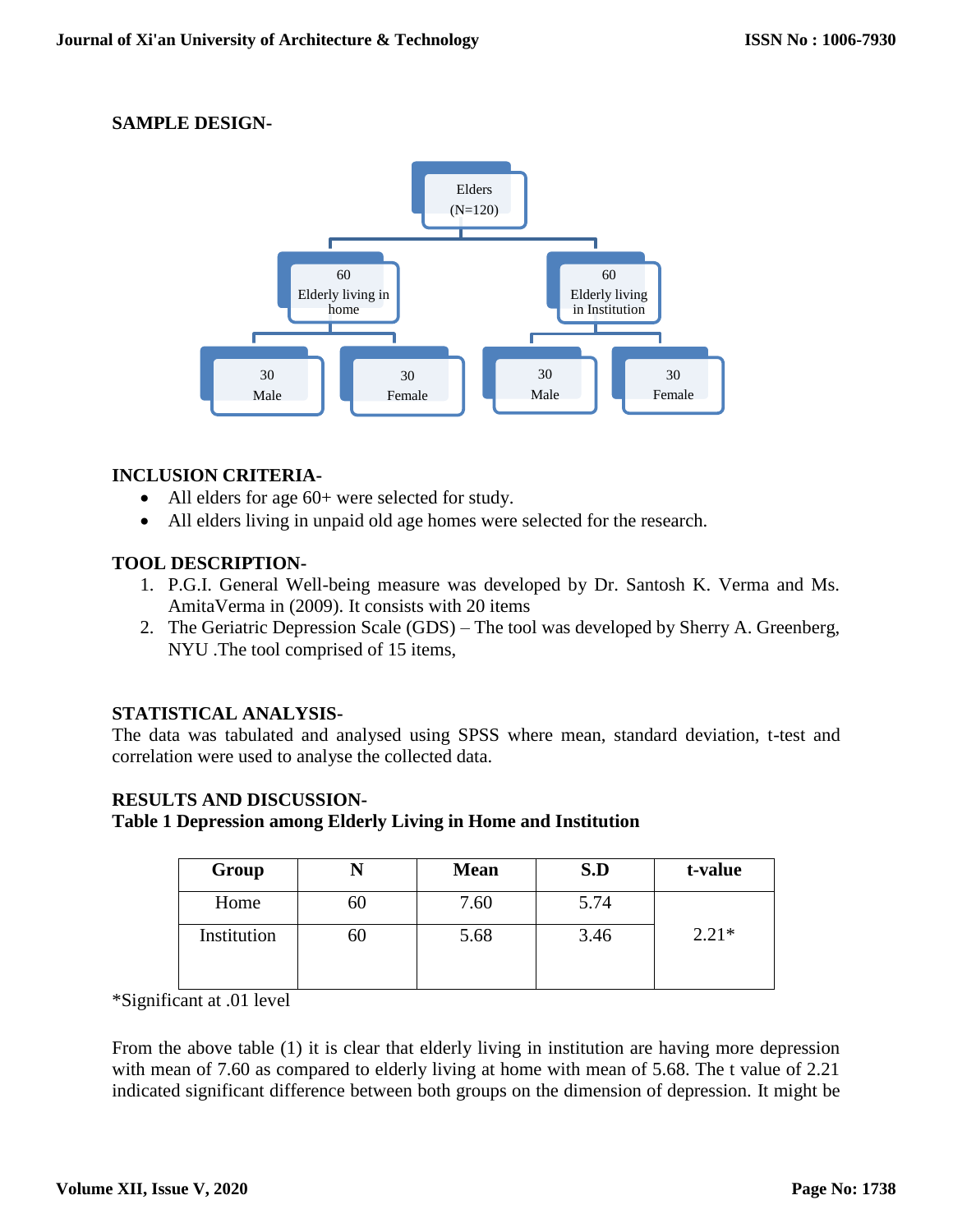because elderly living at home are living with their family and can have an emotional and social support but elderly living at institution may not have social and emotional support. So, elderly in institution feels sadness, emptiness and loneliness. Mcdougall, Matthews, et. maintained the same result. Al.(2007) a report on the incidence and symptomatology of depression in the elderly living in institutions in England and Wales found that the prevalence of depression in those residing in institutions was 27.1% (95 % CI 17.8–36.3) compared with 9.3% (95 % CI 7.8–10.9) in those living at home.

Hence, Ho1. There will be no significant difference in depression level of elderly people living in home and institution is rejected.



# **Graph 1 Mean of Depression among Elderly Living in Home and Institution**

## **Table 2 Depression Among Elderly Gender Wise**

| Group              | <b>Male</b> |             |      | Female        |             |      |         |
|--------------------|-------------|-------------|------|---------------|-------------|------|---------|
|                    |             | <b>Mean</b> | S.D. | <b>Number</b> | <b>Mean</b> | S.D  | t-value |
| Home               | 30          | 5.0         | 4.34 | 30            | 6.93        | 3.15 | 1.97*   |
| <b>Institution</b> | 30          | 5.87        | 5.68 | 30            | 9.33        | 5.34 | $2.43*$ |

\*Significant at .01

From the above table (2) it is clear that male elderly persons are having slight difference in depression with mean score of 5.0 (home) and 5.87 (institution) as compared to females. In females who are living at home have lower depression with mean score of 6.93 as compare to females living in institution with mean score of 9.33. The t value of 1.97 indicates significant difference between two groups (male and female living at home) and the t value of 2.43 also indicates significant difference between both groups (male and female living in institution). This might be because the males get engaged with other elder people living in institution, they try to forget and leave there sadness, pains of living separate from their children and family. They make themselves involve in other activities. But females do not make themselves engage in activities and thinks frequently about their family and children.

Hence, Ho2. There will be no significant difference in depression among elders gender wise is rejected.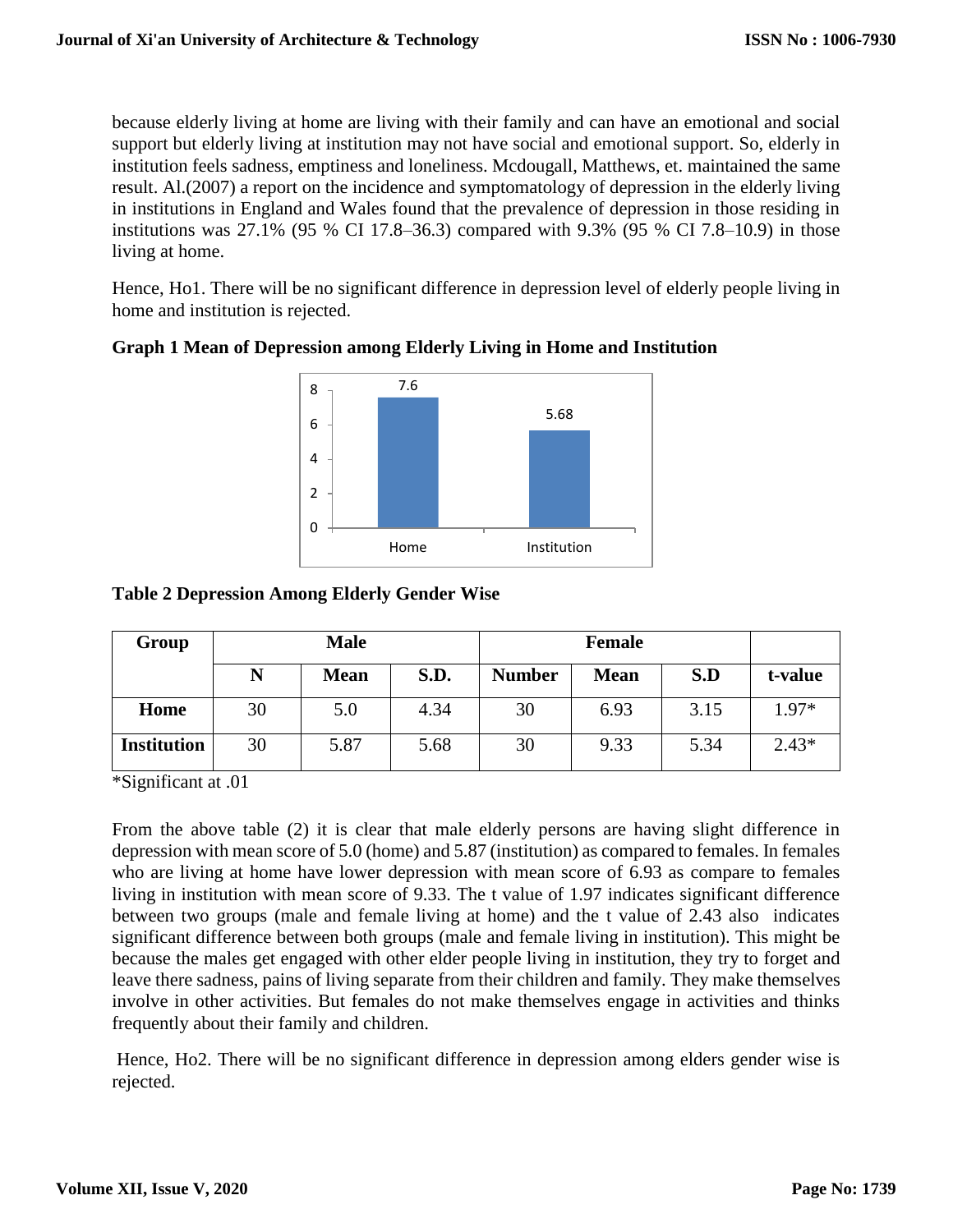

# **Graph 2: Mean of Depression among Elderly Gender Wise**

# **Table 3 Well Being among Elderly Living in Home and Institution**

| Group              | 17 | <b>Mean</b> | S.D  | t-value |
|--------------------|----|-------------|------|---------|
| Home               | 60 | د.4″        | 4.45 |         |
| <b>Institution</b> | 60 | LO.I        | 3.14 | $2.56*$ |

\*Significant at .01

This table indicates that well being among elderly living in home were having better wellbeing with mean score of 16.1 as compared to elderly living in institution with mean score of 14.3. The t value of 2.56 indicated significant difference between both groups on the dimension of well being.

Hence, Ho3. There will be no significant difference in well being of elderly people living in institution and home is rejected.

**Graph 3: Mean of Well Being among Elderly Living in Home and Institution**

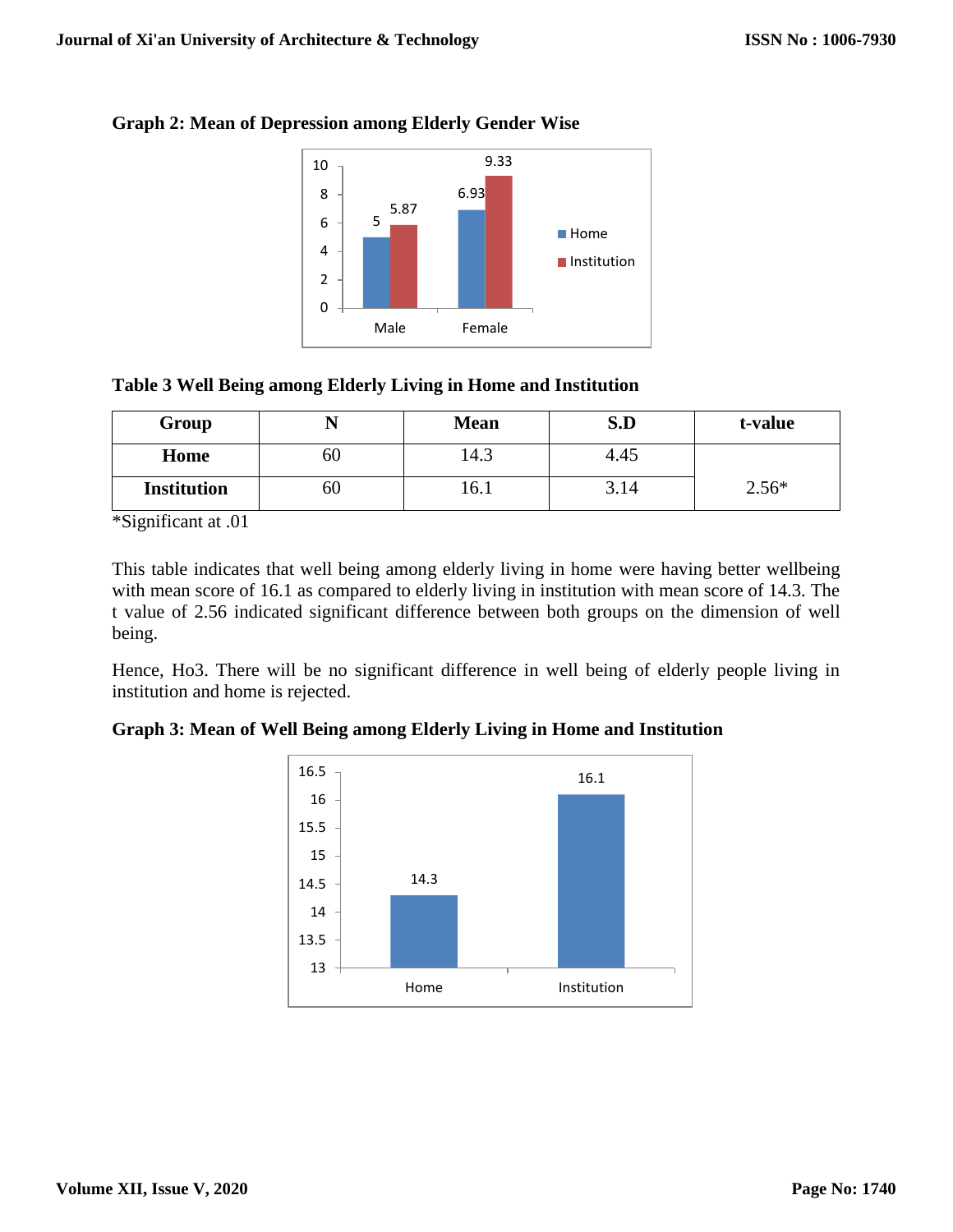| Group              |    | <b>Male</b> |      |               | <b>Female</b> |             |         |
|--------------------|----|-------------|------|---------------|---------------|-------------|---------|
|                    | N  | <b>Mean</b> | S.D  | <b>Number</b> | <b>Mean</b>   | <b>S.D.</b> | t-value |
| Home               | 30 | 17.0        | 3.68 | 30            | 14.0          | 3.45        | $3.25*$ |
| <b>Institution</b> | 30 | 17.0        | 2.70 | 30            | 15.5          | 2.18        | $2.36*$ |

## **Table 4 Well Being among Elderly Living in Home and Institution Gender Wise**

\*Significant at .01

From the above table (4) it is clear that male elderly persons are having same depression with mean score of 17.0. But there is significant difference between female elderly persons living at home and institution with mean score of 14.0 and 15.5 respectively. The t value of 3.25 indicates that there is a significant difference between two groups (male and female living at home). Similarly, t value of 2.36 also indicates that there is a significant difference between two groups (male and female living in institution).

Hence, Ho4. (b) There will be no significant difference in well being among elders gender wise living at home and institution is rejected.





## **Table 5 Correlation between Depression and Well being among Elderly**

| Group             |     |         | <b>Significant</b> |  |
|-------------------|-----|---------|--------------------|--|
| <b>Depression</b> |     |         |                    |  |
| <b>Well being</b> | 120 | $-.575$ | .v.                |  |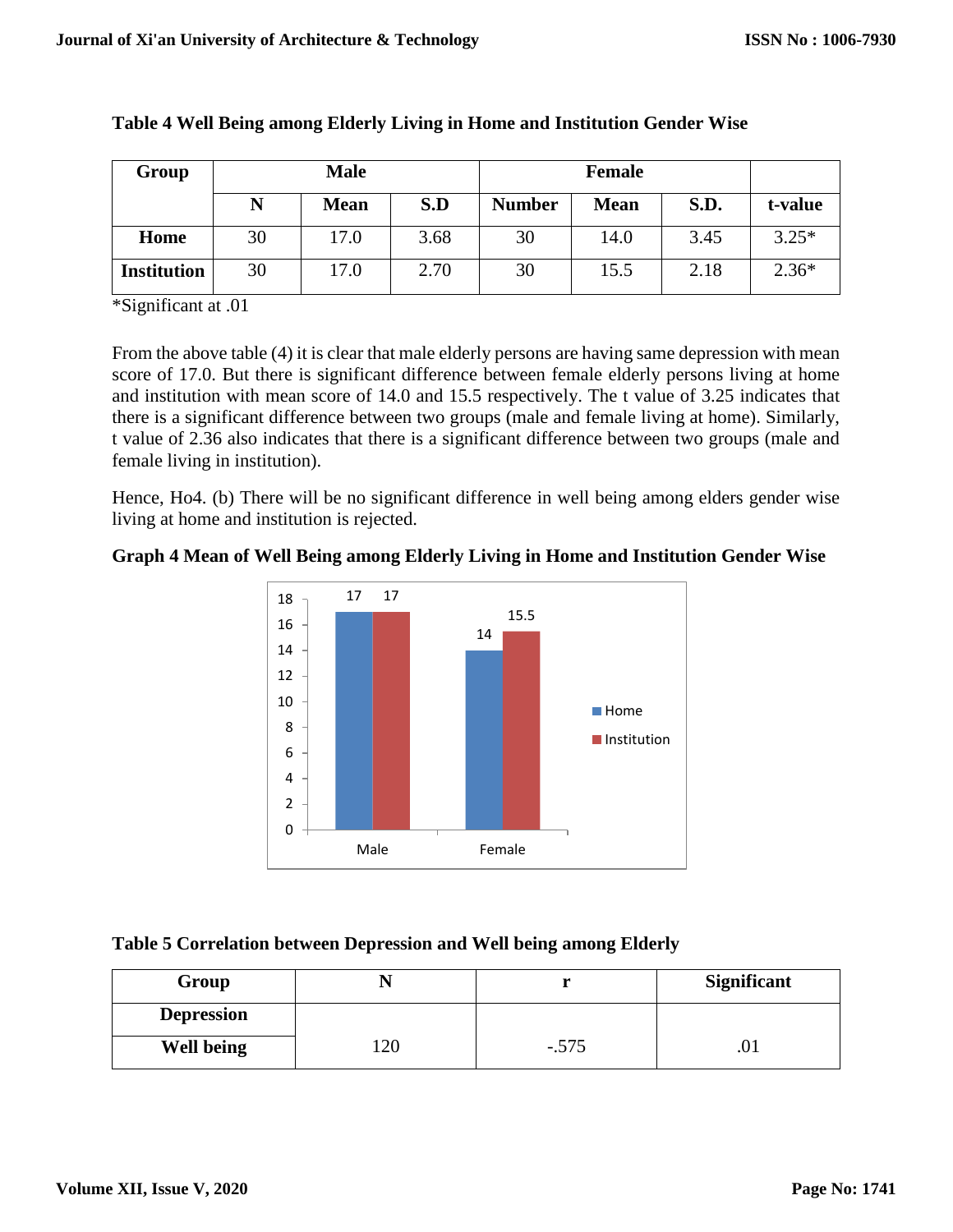The above table shows the correlation between depression and wellbeing among elderly. It is clearly shown that depression is a key factor to determine the wellbeing. The correlation value "-.575" clearly shows that if depression increases the well being will decrease in elders.

Hence Ho5. There will be no significant difference between depression and well being among elderly has been rejected.

## **CONCLUSION-**

The aim of the study is to examine the Depression and Wellbeing in Elder Living in Institution and Home. The elderly living at home are having high depression as compared to the elderly living in institution. Elderly in institution are happier as compared to those who are in home and as a result they are sadness, emptiness and loneliness. In overall depression among elderly, female elderly persons were having more depression than the male elderly persons. There is significant difference among elderly gender wise. Male elderly persons are having slight difference in depression as compared to females. There is significant difference in well being of elderly people living in institution and home. The wellbeing in elderly living in institution was more as compared to the elderly living at home. There is significant difference in well being among elders gender wise. The male elderly persons were having high wellbeing as compared to female elderly. There is no significant difference in well being among elders gender wise.

Thus we conclude that elderly living at home were more depressed as compared to elderly living in institution. This can be because elderly living at institution may have inmates with whom they can spend time but elderly persons living at home were having more depression because they may be living in a nuclear family and there may be working daughter in law or family members who may not be able to spend time with elderly persons.

## **REFRENCES**

- Anderson, A.J. (2002). Treatment of depression in older adults. *International Journal of Psychosocial Rehabilitation*, 32(6), 69-78.
- Banker K, Prajapati B, Kedia G. 2011. Study of health profile of residents of geriatric home in Ahmedabad district. *Natl J Community Med*. Vol. 2. 378-82.
- Doshi Dhara R and Yogesh A Jogsan (2013). Depression and Psychological Well-being in Old Age. *J Psychol Psychother.* Vol.:3(3). 1-4.
- F. A. Mcdougall, F. E. Matthews, K. Kvaal, M. E. Dewey, C. Brayne (2007). Prevalence and symptomatology of depression in older people living in institutions in England and Wales. *Age and Ageing.* Vol.36. 562–568.
- Hom Nath Chalise (2014). Depression among elderly living in Briddashram (old age home). *Advances in Aging Research*. Vol.: 3. 6-11. *[Ind Psychiatry J.](https://www.ncbi.nlm.nih.gov/pmc/articles/PMC3016701/)* 18(1): 51–55. https://www.helpguide.org/articles/depression/depression-in-older-adults-and-theelderly.htm
- Kabatova Olga, Urickova Alena, Botikova Andrea .2014, Factors Affecting the Incidence of Depression in the Elderly, *Central European Journal of Nursing and Midwifery*, 5(3), 105-111.